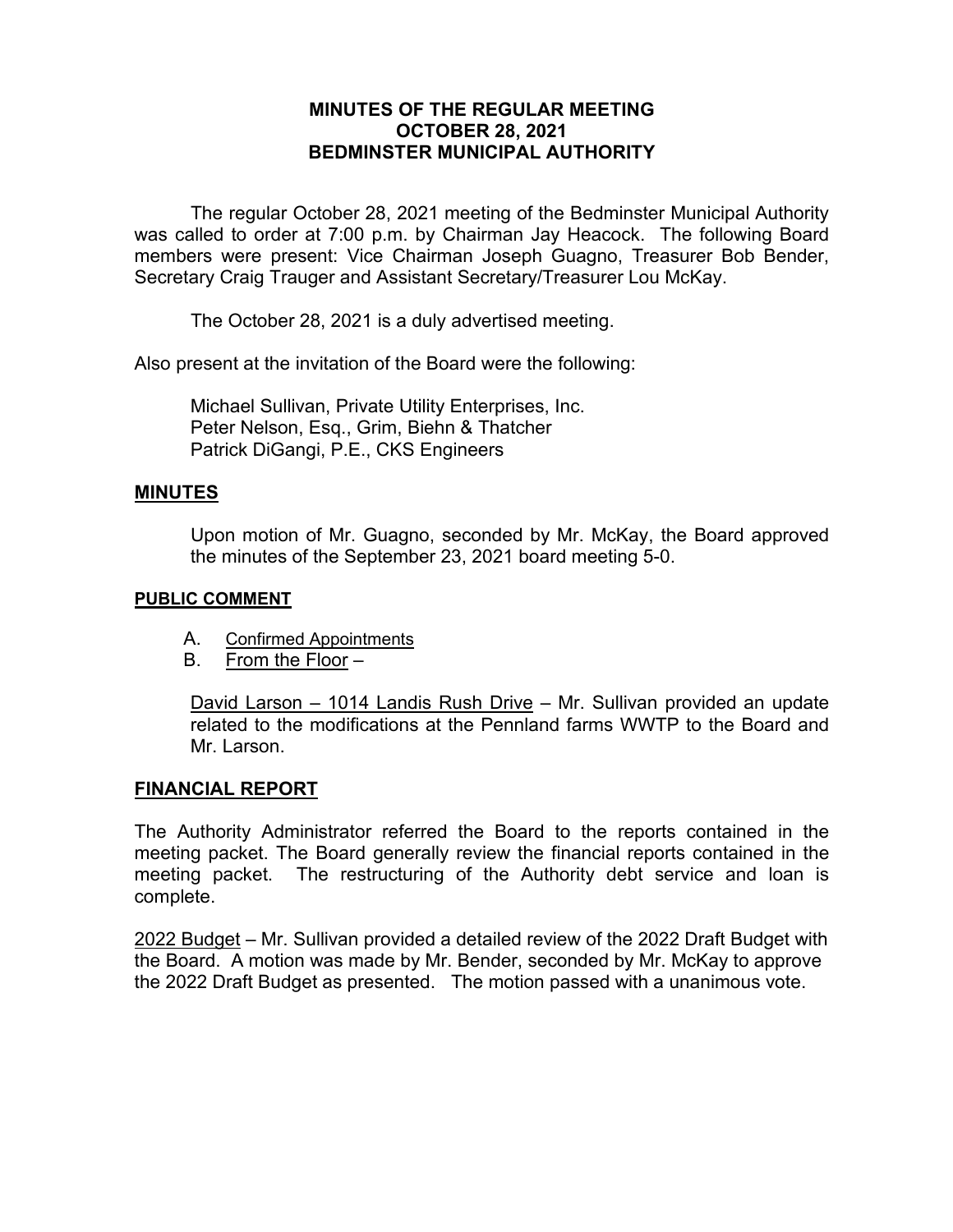# **TREASURER'S REPORT**

1. Mr. Sullivan read the Treasurer's Report, dated October 28, 2021. A motion was made by Mr. McKay, seconded by Mr. Guagno to approve the Treasurer's Report of - \$57,398.78 (Pennland Farms – \$19,794.12). The motion passed with a 5-0 vote.

#### **SOLICITOR'S REPORT**

Mr. Nelson referred the Board to his written report.

### **ENGINEER'S REPORT**

#### **Authority Projects**

The Authority's Engineer generally reviewed the projects within the written engineering report with the Board.

Grant Project – Pennland Farms Water System Interconnection Project – Water Main Contract– Mr. DiGangi provided an update to the Board. The Contract was awarded and construction is expected to start November 8, 2021.

Grant Project – Pennland Farms Water System Interconnection Project – Control Modifications– Mr. DiGangi, Mr. Sullivan and Mr. Guagno met to discuss the control modifications needed for the project.

Grant Project – Pennland Farms Water System Interconnection Project – Procurement of the Replacement Booster Pumps – Upon motion of Mr. McKay, seconded by Mr. Trauger, the Board authorized the procurement of the replacement booster pumps from Geiger pumps, at a Costars price of \$82,791.00, by a 4-0-1 vote. Mr. Guagno abstained from the vote.

Engineering Committee Meeting – Mr. DiGangi provided an update to the Board. Based on the meeting, staff created a ten-year capital plan.

Sampling Stations – As a result of COVID, in house sampling is restrictive. Upon motion of Mr. Guagno, seconded by Mr. Bender, the Board authorized the purchase of sampling stations, pending DEP approval, by a 5-0 vote.

Pennland Farms Building and Process Evaluation – Mr. DiGangi provided and update to the Board. Mr. DiGangi is obtaining pricing on FRP Covers for the influent tank to reduce gas and odors coming off the plant. It was determined that the primary noise coming from the Plant is due to the air intake to the blower. It was determined that Sound baffles could help reduce this noise. The Authority has baffles at the Deep Run Plant that are no longer in use. MGK will be out in the next week to install the baffles. The Authority will look into installing trees at the property line to further help with noise and odor.